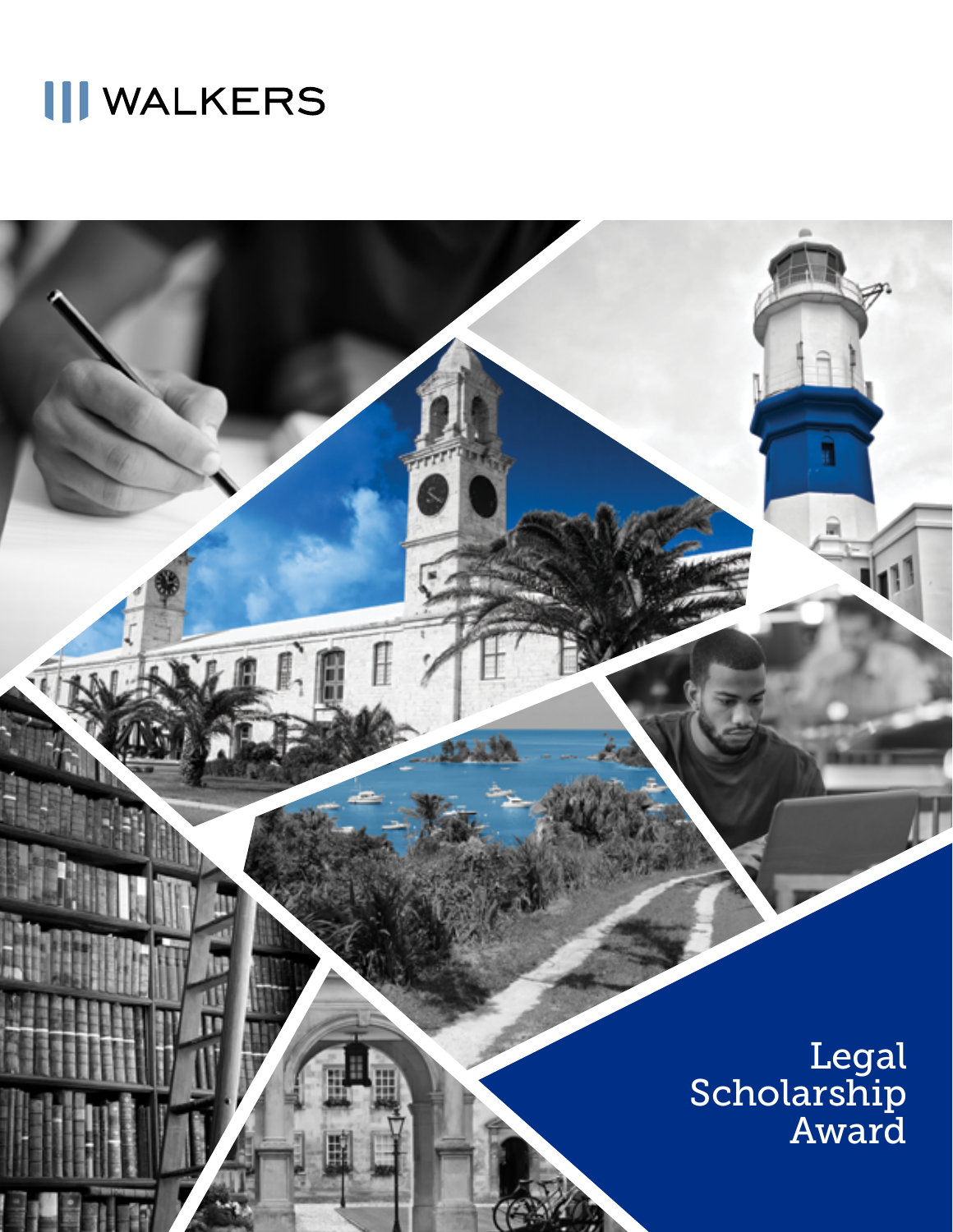## **III WALKERS**

## The Award

\$15,000 is awarded annually to a Bermudian or PRC holder, who has been accepted to or is enrolled in a law degree, and who on completion of studies, intends to return to Bermuda to practice law and to be called to the Bermuda Bar.

The Award winner must agree, if offered a position, to work at Walkers Bermuda during the summer period following the Scholarship Award.

Applicants may apply for and be awarded other scholarships; however Walkers Bermuda will not grant the Award to an applicant who has been awarded other scholarships, the combined value of which will exceed the applicant's education expenses.

### Interviews and Selection

Short-listed applicants will be notified via email and/or telephone and must be available to interview with the Partners in April. The Partners will select the successful candidate after completion of the interview process.

The winner will be announced on 31 May, 2022

### Deadline for Applications

Saturday, 30 April 2022

### Send Completed Applications To

Applications should be uploaded to the Walkers Bermuda scholarship listing at http:// bermudascholarships.com/SitePages/home.aspx or alternatively via email to:

Delayne Bean Office Manager Walkers Bermuda Park Place 55 Par-la-Ville Road Third Floor Hamilton HM 11 Bermuda T +1 441 242 1500 E: Recruitment.BDA@walkersglobal.com

#### Guidelines

The application form can be found on pages 3-5. The application form must be completed in full and be accompanied by:

- A cover letter which explains why you consider you should be granted the Award, your interest in a career as an attorney, why you chose Walkers Bermuda and any other information you consider may be of interest to the Partners.
- Current curriculum vitae setting out your education and work experience and any other extra-curricular achievements including charitable, sporting and community activities.
- Copies of certificates, together with official transcript of grades from final year of secondary schooling and from any university or other tertiary education institution attended.
- One written character reference.
- One written academic reference.
- One written employment reference (if you have been employed for a period of more than three months).
- Proof of Bermudian or PRC status.
- A letter from an approved university evidencing acceptance into an accredited law degree.
- A letter from approved university stating tuition costs.
- A sample of recent legal work (paper).
- Financial Need Form.
- A written undertaking that, if granted the award, you will, if offered a position, work as a summer intern with Walkers Bermuda during the summer period following the scholarship award year.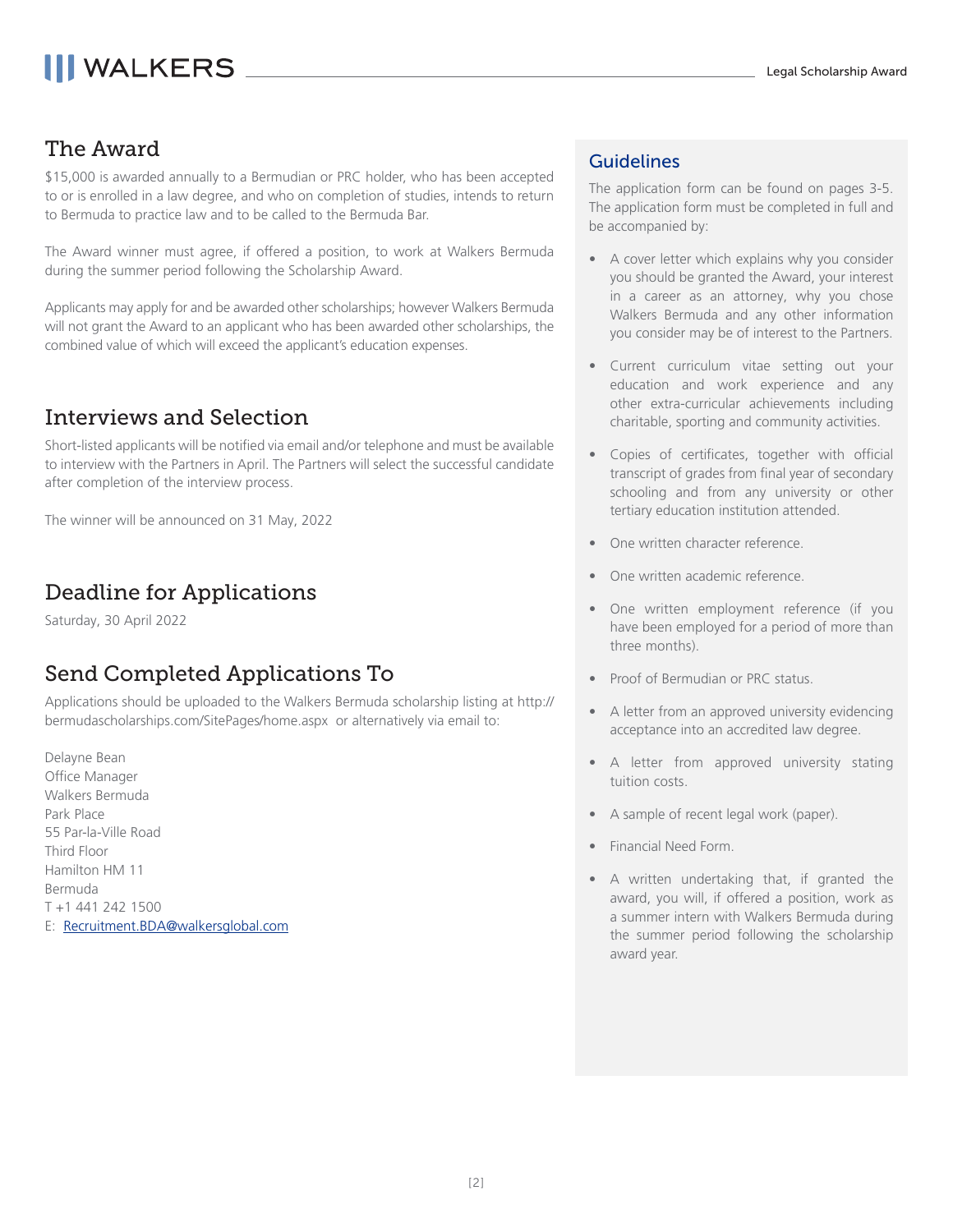## Application Form

| Personal Information               |                        |  |
|------------------------------------|------------------------|--|
| Applicant's Full Name              | Date of Birth          |  |
|                                    |                        |  |
| Place of Birth/Nationality         | Bermuda Status         |  |
|                                    | Yes No                 |  |
| Residential Address (Full Address) | Home Telephone No.     |  |
|                                    |                        |  |
|                                    | Cellular Telephone No. |  |
|                                    |                        |  |
| Email Address                      |                        |  |
|                                    |                        |  |
| Full Name of Parents or Guardians  | Parent's Tel. No.      |  |
|                                    |                        |  |

## Education

Names of Schools and/or Educational Institutions attended and dates of attendance

| From | To |  |
|------|----|--|
| From | lo |  |

Statement of Scholastic Qualifications and Dates Achieved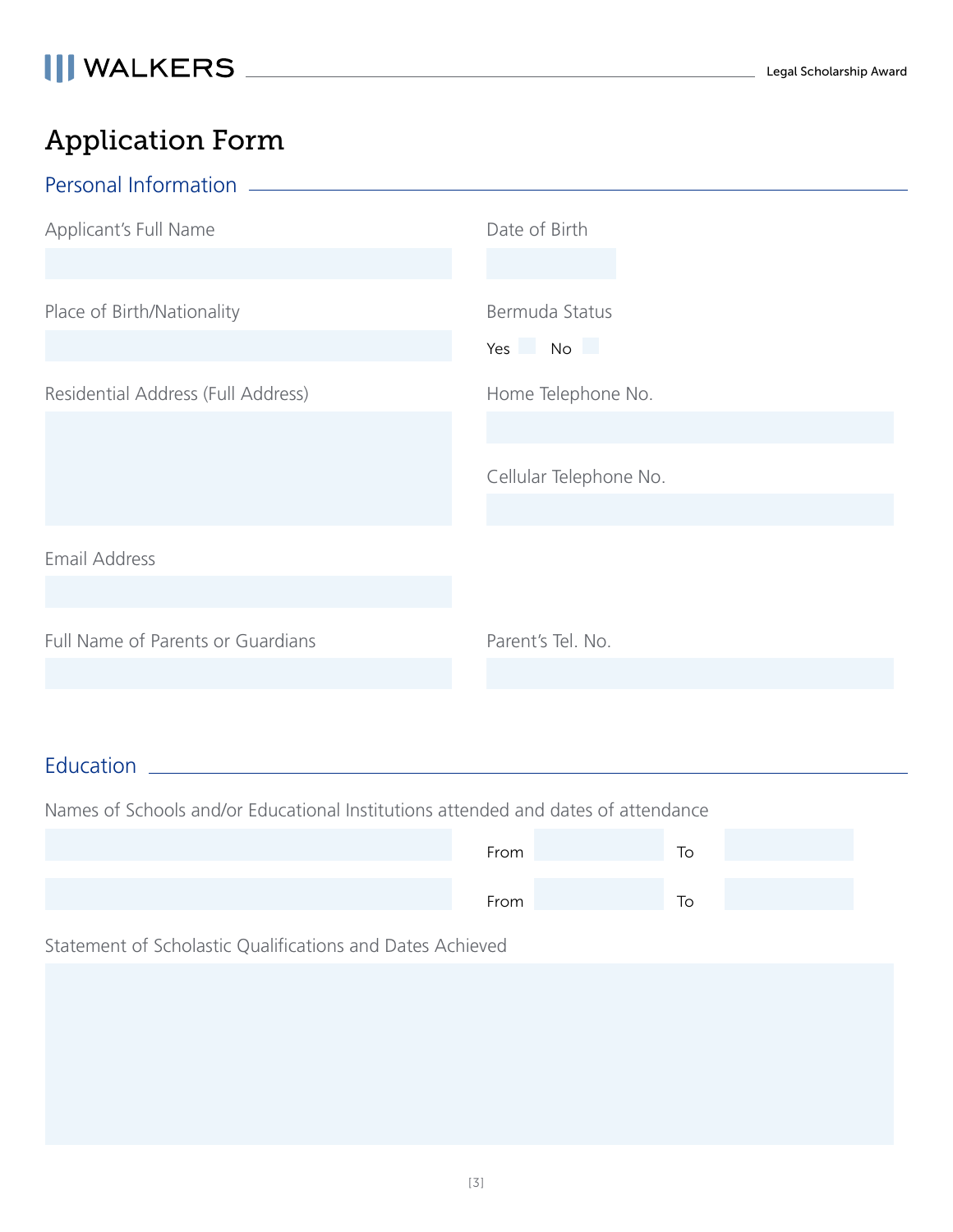| Name of intended College or University and proposed Under/Postgraduate |  |
|------------------------------------------------------------------------|--|
| Courses and Degree being sought                                        |  |

Have you been granted any other scholarship, bursary or award for the upcoming academic year?

| Yes. | Νo |  |
|------|----|--|

If yes, please state the name, duration and amount of the award.

| Name | Duration | Amount |
|------|----------|--------|
|      |          |        |
| Name | Duration | Amount |

Have you applied for any other scholarship, bursary or award for the upcoming academic year? Yes No

If yes, please state the name, duration, amount and current status of the application (Pending(P)/Rejected(R))

| Name | Duration | Amount | <b>Status</b> |
|------|----------|--------|---------------|
| Name | Duration | Amount | <b>Status</b> |

Are you currently receiving financial support from your parents/guardians?

Yes No

How do you intend to finance your educational cost for the upcoming academic year (i.e. loans, savings)?